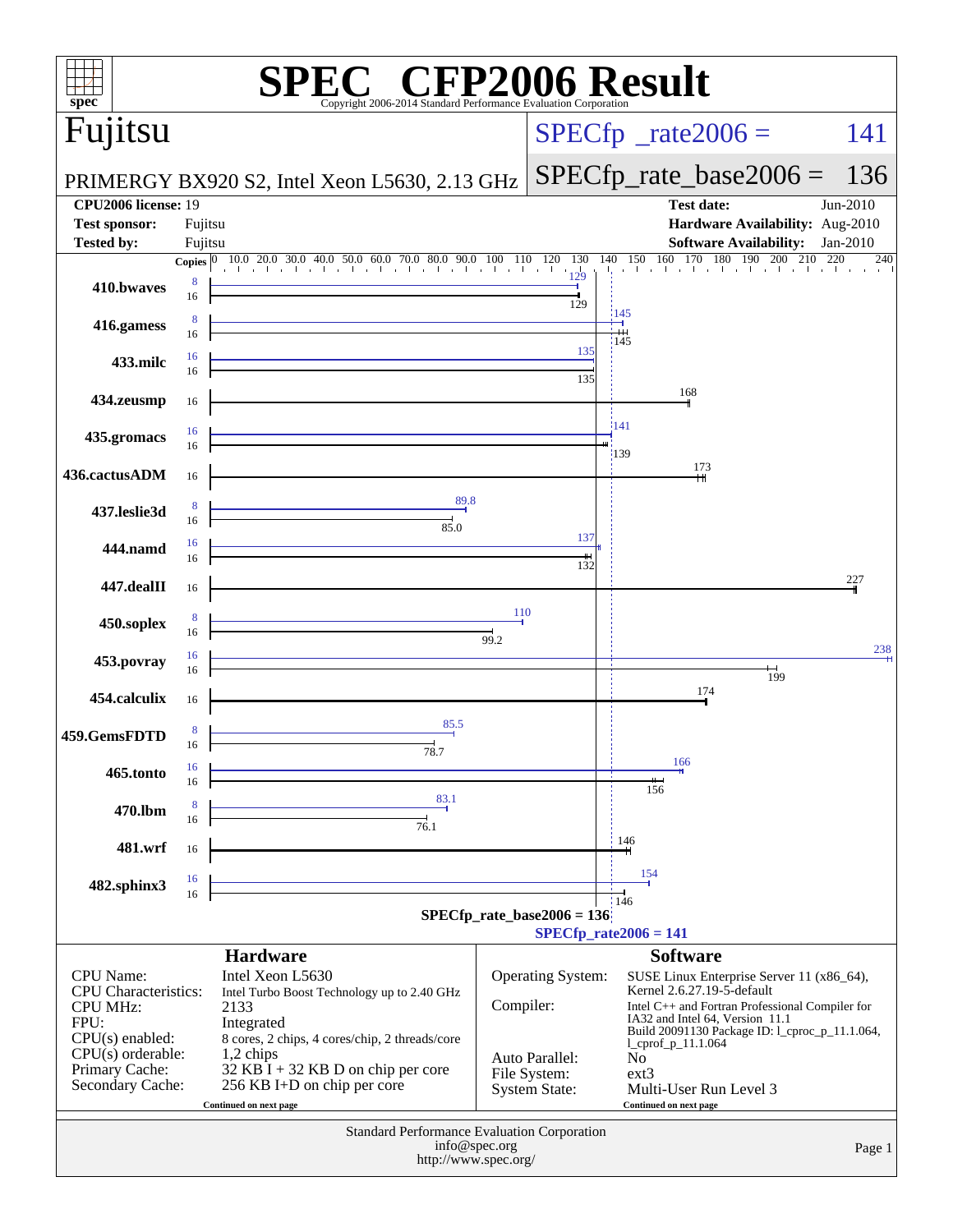| $s\overline{\text{pec}}$                                                                                 |                                                                         |                        |              | <b>SPEC CFP2006 Result</b>                                     |              |                        |                         |                    |                       |                     |                               |                     |                       |                     |
|----------------------------------------------------------------------------------------------------------|-------------------------------------------------------------------------|------------------------|--------------|----------------------------------------------------------------|--------------|------------------------|-------------------------|--------------------|-----------------------|---------------------|-------------------------------|---------------------|-----------------------|---------------------|
| Fujitsu                                                                                                  |                                                                         |                        |              |                                                                |              |                        |                         |                    |                       |                     | $SPECfp\_rate2006 =$          |                     |                       | 141                 |
| PRIMERGY BX920 S2, Intel Xeon L5630, 2.13 GHz                                                            |                                                                         |                        |              |                                                                |              |                        |                         |                    |                       |                     | $SPECfp_rate\_base2006 =$     |                     |                       | 136                 |
| <b>CPU2006 license: 19</b>                                                                               |                                                                         |                        |              |                                                                |              |                        |                         |                    |                       |                     | <b>Test date:</b>             |                     |                       | $Jun-2010$          |
| Hardware Availability: Aug-2010<br><b>Test sponsor:</b><br>Fujitsu                                       |                                                                         |                        |              |                                                                |              |                        |                         |                    |                       |                     |                               |                     |                       |                     |
| <b>Tested by:</b>                                                                                        | Fujitsu                                                                 |                        |              |                                                                |              |                        |                         |                    |                       |                     | <b>Software Availability:</b> |                     |                       | $Jan-2010$          |
| L3 Cache:<br>12 MB I+D on chip per chip                                                                  |                                                                         |                        |              | <b>Base Pointers:</b><br>64-bit<br>Peak Pointers:<br>32/64-bit |              |                        |                         |                    |                       |                     |                               |                     |                       |                     |
| Memory:                                                                                                  | Other Cache:<br>None<br>48 GB (6x8 GB PC3-10600R, 2 rank, CL9-9-9, ECC, |                        |              |                                                                |              |                        | Other Software:<br>None |                    |                       |                     |                               |                     |                       |                     |
| see add'l detail in notes)<br>Disk Subsystem:<br>1 x SAS, 300 GB, 10000 RPM<br>Other Hardware:<br>None   |                                                                         |                        |              |                                                                |              |                        |                         |                    |                       |                     |                               |                     |                       |                     |
| <b>Results Table</b>                                                                                     |                                                                         |                        |              |                                                                |              |                        |                         |                    |                       |                     |                               |                     |                       |                     |
|                                                                                                          |                                                                         |                        |              | <b>Base</b>                                                    |              |                        |                         |                    |                       |                     | <b>Peak</b>                   |                     |                       |                     |
| <b>Benchmark</b><br>410.bwaves                                                                           | 16                                                                      | Copies Seconds<br>1679 | Ratio<br>129 | <b>Seconds</b><br>1676                                         | Ratio<br>130 | <b>Seconds</b><br>1681 | <b>Ratio</b><br>129     | <b>Copies</b><br>8 | <b>Seconds</b><br>842 | <b>Ratio</b><br>129 | <b>Seconds</b><br>842         | <b>Ratio</b><br>129 | <b>Seconds</b><br>840 | <b>Ratio</b><br>129 |
|                                                                                                          |                                                                         |                        |              |                                                                | 147          |                        |                         | 8                  |                       |                     | 1082                          |                     |                       |                     |
| 416.gamess                                                                                               | 16                                                                      | 2161                   | 145          | 2138                                                           |              | 2179                   | 144                     |                    | 1081                  | 145                 |                               | 145                 | 1080                  | 145                 |
| 433.milc                                                                                                 | 16                                                                      | 1090                   | 135          | 1090                                                           | 135          | 1090                   | 135                     | 16                 | 1089                  | 135                 | 1090                          | 135                 | 1090                  | <u>135</u>          |
| $434$ . zeusmp                                                                                           | 16                                                                      | 863                    | 169          | 868                                                            | 168          | 866                    | 168                     | 16                 | 863                   | 169                 | 868                           | 168                 | 866                   | <b>168</b>          |
| 435.gromacs                                                                                              | 16                                                                      | 821                    | 139          | 818                                                            | 140          | 827                    | 138                     | 16                 | 811                   | 141                 | 809                           | 141                 | 811                   | 141                 |
| 436.cactusADM                                                                                            | 16                                                                      | 1100                   | 174          | 1105                                                           | 173          | 1115                   | 171                     | 16                 | 1100                  | 174                 | 1105                          | 173                 | 1115                  | 171                 |
| 437.leslie3d                                                                                             | 16                                                                      | 1770                   | 85.0         | 1771                                                           | 84.9         | 1770                   | 85.0                    | 8                  | 838                   | 89.8                | 838                           | 89.7                | 836                   | 90.0                |
| 444.namd                                                                                                 | 16                                                                      | 958                    | 134          | 969                                                            | 132          | 973                    | 132                     | 16                 | 936                   | 137                 | 940                           | 137                 | 937                   | 137                 |
| 447.dealII                                                                                               | 16                                                                      | 807                    | 227          | 809                                                            | 226          | 806                    | 227                     | 16                 | 807                   | 227                 | 809                           | 226                 | 806                   | 227                 |
| 450.soplex                                                                                               | 16                                                                      | 1344                   | 99.3         | 1345                                                           | 99.2         | 1345                   | <u>99.2</u>             | 8                  | 608                   | 110                 | 608                           | <b>110</b>          | 608                   | 110                 |
| 453.povray                                                                                               | 16                                                                      | 428                    | 199          | 434                                                            | 196          | 428                    | 199                     | 16                 | 355                   | 240                 | 357                           | 238                 | 357                   | 238                 |
| 454.calculix                                                                                             | 16                                                                      | 758                    | 174          | 758                                                            | 174          | 756                    | 175                     | 16                 | 758                   | 174                 | 758                           | 174                 | 756                   | 175                 |
| 459.GemsFDTD                                                                                             | 16                                                                      | 2157                   | 78.7         | 2158                                                           | 78.7         | 2156                   | 78.7                    | 8                  | 993                   | 85.5                | 993                           | 85.5                | 990                   | 85.7                |
| 465.tonto                                                                                                | 16                                                                      | 1006                   | 156          | 1012                                                           | 156          | 988                    | 159                     | 16                 | 949                   | 166                 | 948                           | 166                 | 954                   | 165                 |
| 470.1bm                                                                                                  | 16                                                                      | 2886                   | 76.2         | 2888                                                           | 76.1         | 2891                   | 76.0                    | 8                  | 1320                  | 83.3                | 1322                          | 83.1                | 1323                  | 83.1                |
| 481.wrf                                                                                                  | 16                                                                      | 1222                   | 146          | 1210                                                           | 148          | 1223                   | 146                     | 16                 | 1222                  | 146                 | 1210                          | 148                 | 1223                  | 146                 |
| 482.sphinx3                                                                                              | 16                                                                      | 2143                   | 146          | 2142                                                           | 146          | 2145                   | 145                     | 16                 | 2023                  | 154                 | 2020                          | 154                 | 2020                  | 154                 |
| Results appear in the order in which they were run. Bold underlined text indicates a median measurement. |                                                                         |                        |              |                                                                |              |                        |                         |                    |                       |                     |                               |                     |                       |                     |

**[Submit Notes](http://www.spec.org/auto/cpu2006/Docs/result-fields.html#SubmitNotes)**

The config file option 'submit' was used. numactl was used to bind copies to the cores

#### **[Operating System Notes](http://www.spec.org/auto/cpu2006/Docs/result-fields.html#OperatingSystemNotes)**

'ulimit -s unlimited' was used to set the stacksize to unlimited prior to run

#### **[Platform Notes](http://www.spec.org/auto/cpu2006/Docs/result-fields.html#PlatformNotes)**

 The system automatically configures the memory to run at 1067 MHz. BIOS configuration: Data Reuse Optimization = Disable Performance/Power Setting = Traditional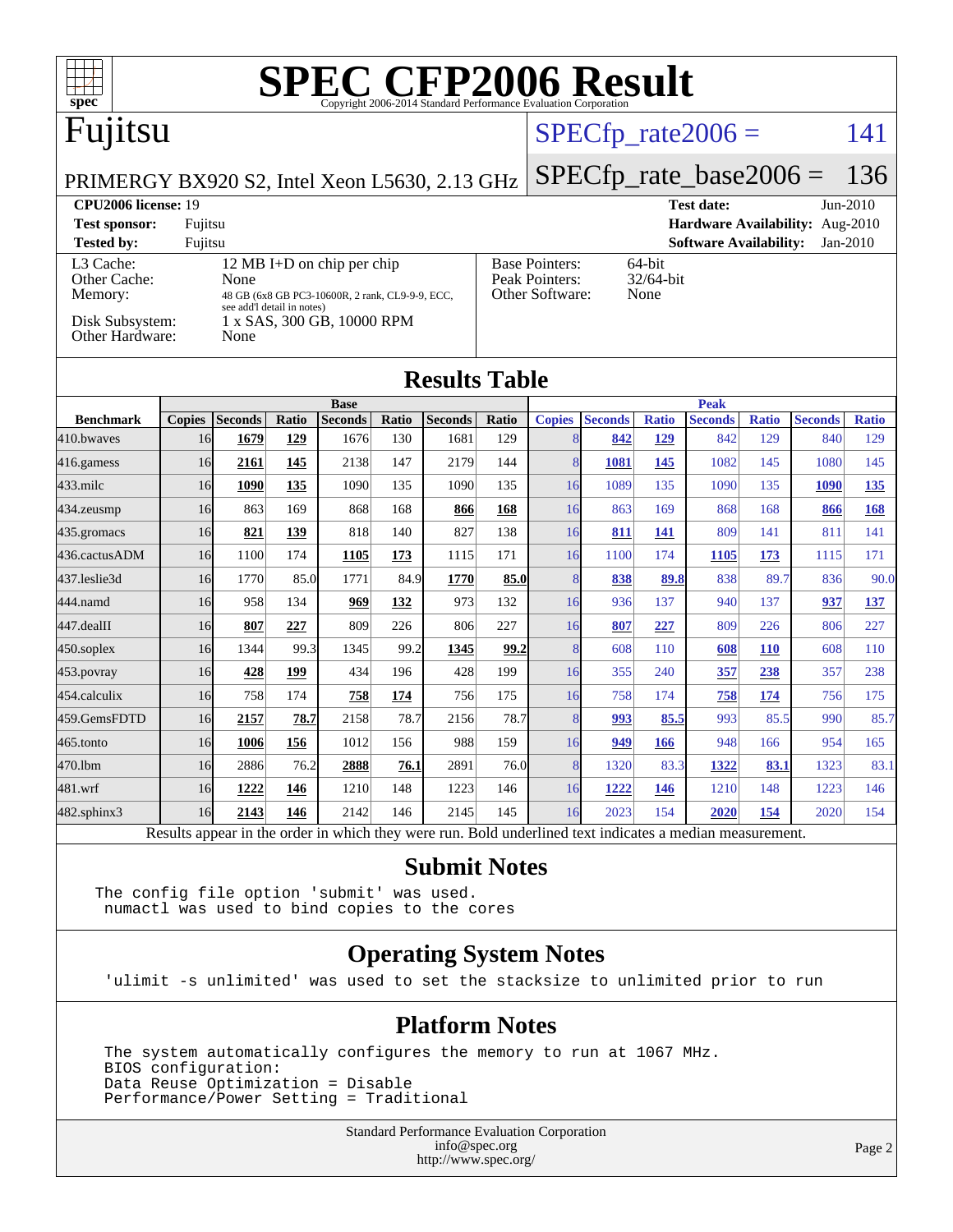

## Fujitsu

 $SPECTp_rate2006 = 141$ 

PRIMERGY BX920 S2, Intel Xeon L5630, 2.13 GHz [SPECfp\\_rate\\_base2006 =](http://www.spec.org/auto/cpu2006/Docs/result-fields.html#SPECfpratebase2006) 136

**[CPU2006 license:](http://www.spec.org/auto/cpu2006/Docs/result-fields.html#CPU2006license)** 19 **[Test date:](http://www.spec.org/auto/cpu2006/Docs/result-fields.html#Testdate)** Jun-2010 **[Test sponsor:](http://www.spec.org/auto/cpu2006/Docs/result-fields.html#Testsponsor)** Fujitsu **[Hardware Availability:](http://www.spec.org/auto/cpu2006/Docs/result-fields.html#HardwareAvailability)** Aug-2010 **[Tested by:](http://www.spec.org/auto/cpu2006/Docs/result-fields.html#Testedby)** Fujitsu **[Software Availability:](http://www.spec.org/auto/cpu2006/Docs/result-fields.html#SoftwareAvailability)** Jan-2010

#### **[General Notes](http://www.spec.org/auto/cpu2006/Docs/result-fields.html#GeneralNotes)**

 For information about Fujitsu please visit: <http://www.fujitsu.com> Binaries were compiled on SLES 10 with Binutils 2.18.50.0.7.20080502

### **[Base Compiler Invocation](http://www.spec.org/auto/cpu2006/Docs/result-fields.html#BaseCompilerInvocation)**

[C benchmarks](http://www.spec.org/auto/cpu2006/Docs/result-fields.html#Cbenchmarks):

 $\text{icc}$   $-\text{m64}$ 

[C++ benchmarks:](http://www.spec.org/auto/cpu2006/Docs/result-fields.html#CXXbenchmarks) [icpc -m64](http://www.spec.org/cpu2006/results/res2010q3/cpu2006-20100702-12078.flags.html#user_CXXbase_intel_icpc_64bit_bedb90c1146cab66620883ef4f41a67e)

[Fortran benchmarks](http://www.spec.org/auto/cpu2006/Docs/result-fields.html#Fortranbenchmarks): [ifort -m64](http://www.spec.org/cpu2006/results/res2010q3/cpu2006-20100702-12078.flags.html#user_FCbase_intel_ifort_64bit_ee9d0fb25645d0210d97eb0527dcc06e)

[Benchmarks using both Fortran and C](http://www.spec.org/auto/cpu2006/Docs/result-fields.html#BenchmarksusingbothFortranandC): [icc -m64](http://www.spec.org/cpu2006/results/res2010q3/cpu2006-20100702-12078.flags.html#user_CC_FCbase_intel_icc_64bit_0b7121f5ab7cfabee23d88897260401c) [ifort -m64](http://www.spec.org/cpu2006/results/res2010q3/cpu2006-20100702-12078.flags.html#user_CC_FCbase_intel_ifort_64bit_ee9d0fb25645d0210d97eb0527dcc06e)

#### **[Base Portability Flags](http://www.spec.org/auto/cpu2006/Docs/result-fields.html#BasePortabilityFlags)**

| 410.bwaves: -DSPEC CPU LP64                 |                                                                |
|---------------------------------------------|----------------------------------------------------------------|
| 416.gamess: -DSPEC_CPU_LP64                 |                                                                |
| 433.milc: -DSPEC CPU LP64                   |                                                                |
| 434.zeusmp: -DSPEC_CPU_LP64                 |                                                                |
| 435.gromacs: -DSPEC_CPU_LP64 -nofor_main    |                                                                |
| 436.cactusADM: -DSPEC_CPU_LP64 -nofor main  |                                                                |
| 437.leslie3d: -DSPEC CPU LP64               |                                                                |
| 444.namd: -DSPEC CPU LP64                   |                                                                |
| 447.dealII: -DSPEC_CPU LP64                 |                                                                |
| 450.soplex: -DSPEC CPU LP64                 |                                                                |
| 453.povray: -DSPEC_CPU_LP64                 |                                                                |
| 454.calculix: - DSPEC CPU LP64 - nofor main |                                                                |
| 459. GemsFDTD: - DSPEC CPU LP64             |                                                                |
| 465.tonto: - DSPEC CPU LP64                 |                                                                |
| 470.1bm: - DSPEC CPU LP64                   |                                                                |
|                                             | 481.wrf: -DSPEC CPU_LP64 -DSPEC_CPU_CASE_FLAG -DSPEC_CPU_LINUX |
| 482.sphinx3: -DSPEC_CPU_LP64                |                                                                |

#### **[Base Optimization Flags](http://www.spec.org/auto/cpu2006/Docs/result-fields.html#BaseOptimizationFlags)**

[C benchmarks](http://www.spec.org/auto/cpu2006/Docs/result-fields.html#Cbenchmarks): [-xSSE4.2](http://www.spec.org/cpu2006/results/res2010q3/cpu2006-20100702-12078.flags.html#user_CCbase_f-xSSE42_f91528193cf0b216347adb8b939d4107) [-ipo](http://www.spec.org/cpu2006/results/res2010q3/cpu2006-20100702-12078.flags.html#user_CCbase_f-ipo) [-O3](http://www.spec.org/cpu2006/results/res2010q3/cpu2006-20100702-12078.flags.html#user_CCbase_f-O3) [-no-prec-div](http://www.spec.org/cpu2006/results/res2010q3/cpu2006-20100702-12078.flags.html#user_CCbase_f-no-prec-div) [-static](http://www.spec.org/cpu2006/results/res2010q3/cpu2006-20100702-12078.flags.html#user_CCbase_f-static)

[C++ benchmarks:](http://www.spec.org/auto/cpu2006/Docs/result-fields.html#CXXbenchmarks) [-xSSE4.2](http://www.spec.org/cpu2006/results/res2010q3/cpu2006-20100702-12078.flags.html#user_CXXbase_f-xSSE42_f91528193cf0b216347adb8b939d4107) [-ipo](http://www.spec.org/cpu2006/results/res2010q3/cpu2006-20100702-12078.flags.html#user_CXXbase_f-ipo) [-O3](http://www.spec.org/cpu2006/results/res2010q3/cpu2006-20100702-12078.flags.html#user_CXXbase_f-O3) [-no-prec-div](http://www.spec.org/cpu2006/results/res2010q3/cpu2006-20100702-12078.flags.html#user_CXXbase_f-no-prec-div) [-static](http://www.spec.org/cpu2006/results/res2010q3/cpu2006-20100702-12078.flags.html#user_CXXbase_f-static)

Continued on next page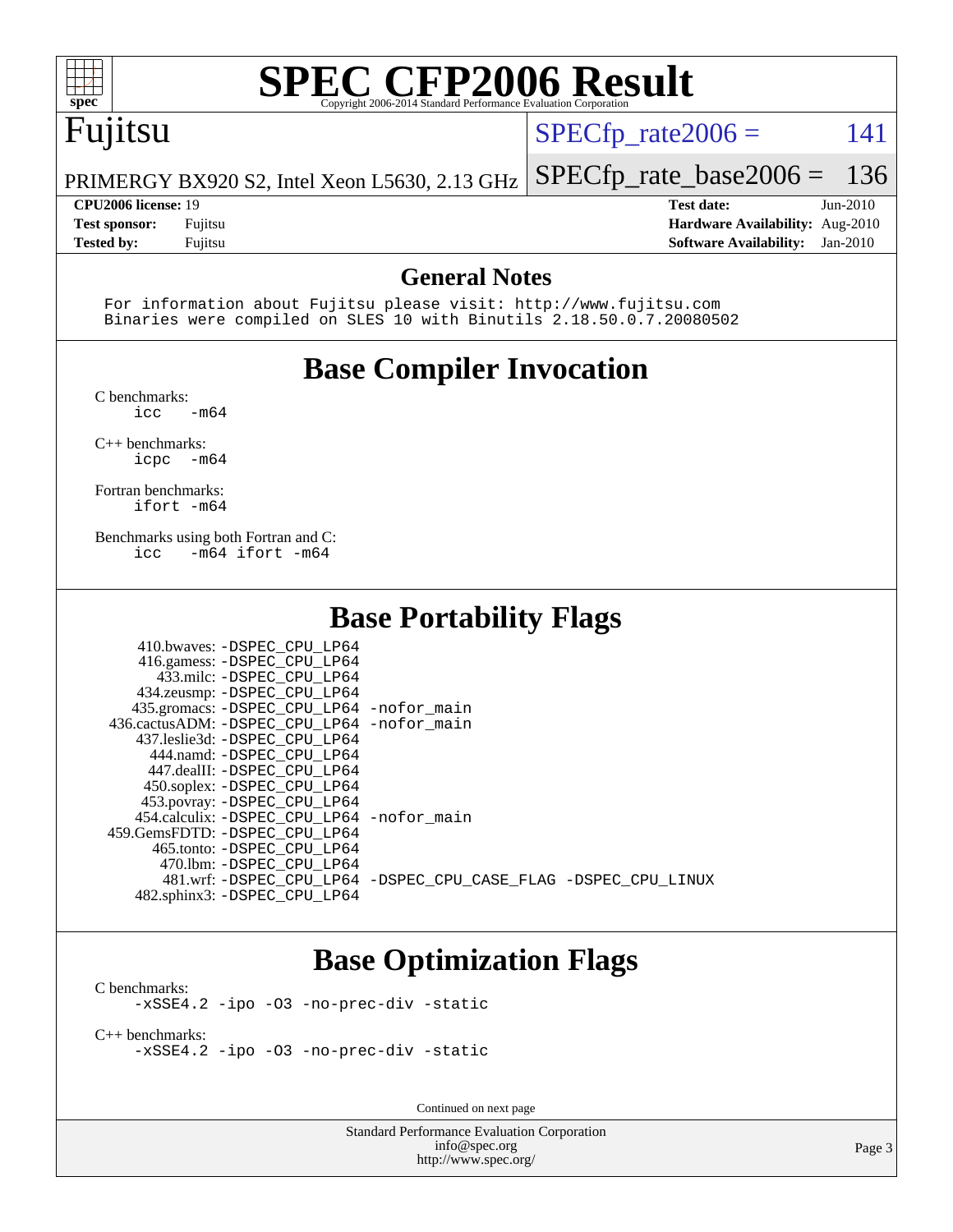

## Fujitsu

 $SPECTp_rate2006 = 141$ 

PRIMERGY BX920 S2, Intel Xeon L5630, 2.13 GHz [SPECfp\\_rate\\_base2006 =](http://www.spec.org/auto/cpu2006/Docs/result-fields.html#SPECfpratebase2006) 136

**[CPU2006 license:](http://www.spec.org/auto/cpu2006/Docs/result-fields.html#CPU2006license)** 19 **[Test date:](http://www.spec.org/auto/cpu2006/Docs/result-fields.html#Testdate)** Jun-2010 **[Test sponsor:](http://www.spec.org/auto/cpu2006/Docs/result-fields.html#Testsponsor)** Fujitsu **[Hardware Availability:](http://www.spec.org/auto/cpu2006/Docs/result-fields.html#HardwareAvailability)** Aug-2010 **[Tested by:](http://www.spec.org/auto/cpu2006/Docs/result-fields.html#Testedby)** Fujitsu **[Software Availability:](http://www.spec.org/auto/cpu2006/Docs/result-fields.html#SoftwareAvailability)** Jan-2010

## **[Base Optimization Flags \(Continued\)](http://www.spec.org/auto/cpu2006/Docs/result-fields.html#BaseOptimizationFlags)**

[Fortran benchmarks](http://www.spec.org/auto/cpu2006/Docs/result-fields.html#Fortranbenchmarks): [-xSSE4.2](http://www.spec.org/cpu2006/results/res2010q3/cpu2006-20100702-12078.flags.html#user_FCbase_f-xSSE42_f91528193cf0b216347adb8b939d4107) [-ipo](http://www.spec.org/cpu2006/results/res2010q3/cpu2006-20100702-12078.flags.html#user_FCbase_f-ipo) [-O3](http://www.spec.org/cpu2006/results/res2010q3/cpu2006-20100702-12078.flags.html#user_FCbase_f-O3) [-no-prec-div](http://www.spec.org/cpu2006/results/res2010q3/cpu2006-20100702-12078.flags.html#user_FCbase_f-no-prec-div) [-static](http://www.spec.org/cpu2006/results/res2010q3/cpu2006-20100702-12078.flags.html#user_FCbase_f-static)

[Benchmarks using both Fortran and C](http://www.spec.org/auto/cpu2006/Docs/result-fields.html#BenchmarksusingbothFortranandC): [-xSSE4.2](http://www.spec.org/cpu2006/results/res2010q3/cpu2006-20100702-12078.flags.html#user_CC_FCbase_f-xSSE42_f91528193cf0b216347adb8b939d4107) [-ipo](http://www.spec.org/cpu2006/results/res2010q3/cpu2006-20100702-12078.flags.html#user_CC_FCbase_f-ipo) [-O3](http://www.spec.org/cpu2006/results/res2010q3/cpu2006-20100702-12078.flags.html#user_CC_FCbase_f-O3) [-no-prec-div](http://www.spec.org/cpu2006/results/res2010q3/cpu2006-20100702-12078.flags.html#user_CC_FCbase_f-no-prec-div) [-static](http://www.spec.org/cpu2006/results/res2010q3/cpu2006-20100702-12078.flags.html#user_CC_FCbase_f-static)

**[Peak Compiler Invocation](http://www.spec.org/auto/cpu2006/Docs/result-fields.html#PeakCompilerInvocation)**

[C benchmarks \(except as noted below\)](http://www.spec.org/auto/cpu2006/Docs/result-fields.html#Cbenchmarksexceptasnotedbelow):  $\text{icc}$  -m64

482.sphinx3: [icc -m32](http://www.spec.org/cpu2006/results/res2010q3/cpu2006-20100702-12078.flags.html#user_peakCCLD482_sphinx3_intel_icc_32bit_a6a621f8d50482236b970c6ac5f55f93)

[C++ benchmarks \(except as noted below\):](http://www.spec.org/auto/cpu2006/Docs/result-fields.html#CXXbenchmarksexceptasnotedbelow) [icpc -m64](http://www.spec.org/cpu2006/results/res2010q3/cpu2006-20100702-12078.flags.html#user_CXXpeak_intel_icpc_64bit_bedb90c1146cab66620883ef4f41a67e)

450.soplex: [icpc -m32](http://www.spec.org/cpu2006/results/res2010q3/cpu2006-20100702-12078.flags.html#user_peakCXXLD450_soplex_intel_icpc_32bit_4e5a5ef1a53fd332b3c49e69c3330699)

[Fortran benchmarks](http://www.spec.org/auto/cpu2006/Docs/result-fields.html#Fortranbenchmarks): [ifort -m64](http://www.spec.org/cpu2006/results/res2010q3/cpu2006-20100702-12078.flags.html#user_FCpeak_intel_ifort_64bit_ee9d0fb25645d0210d97eb0527dcc06e)

[Benchmarks using both Fortran and C](http://www.spec.org/auto/cpu2006/Docs/result-fields.html#BenchmarksusingbothFortranandC): [icc -m64](http://www.spec.org/cpu2006/results/res2010q3/cpu2006-20100702-12078.flags.html#user_CC_FCpeak_intel_icc_64bit_0b7121f5ab7cfabee23d88897260401c) [ifort -m64](http://www.spec.org/cpu2006/results/res2010q3/cpu2006-20100702-12078.flags.html#user_CC_FCpeak_intel_ifort_64bit_ee9d0fb25645d0210d97eb0527dcc06e)

### **[Peak Portability Flags](http://www.spec.org/auto/cpu2006/Docs/result-fields.html#PeakPortabilityFlags)**

| 410.bwaves: -DSPEC CPU LP64                                    |  |
|----------------------------------------------------------------|--|
| 416.gamess: -DSPEC_CPU_LP64                                    |  |
| 433.milc: -DSPEC CPU LP64                                      |  |
| 434.zeusmp: -DSPEC_CPU_LP64                                    |  |
| 435.gromacs: -DSPEC_CPU_LP64 -nofor_main                       |  |
| 436.cactusADM: -DSPEC CPU LP64 -nofor main                     |  |
| 437.leslie3d: -DSPEC CPU LP64                                  |  |
| 444.namd: -DSPEC_CPU_LP64                                      |  |
| 447.dealII: -DSPEC CPU LP64                                    |  |
| 453.povray: -DSPEC_CPU_LP64                                    |  |
| 454.calculix: -DSPEC_CPU_LP64 -nofor_main                      |  |
| 459.GemsFDTD: -DSPEC CPU LP64                                  |  |
| 465.tonto: -DSPEC CPU LP64                                     |  |
| 470.1bm: - DSPEC CPU LP64                                      |  |
| 481.wrf: -DSPEC_CPU_LP64 -DSPEC_CPU_CASE_FLAG -DSPEC_CPU_LINUX |  |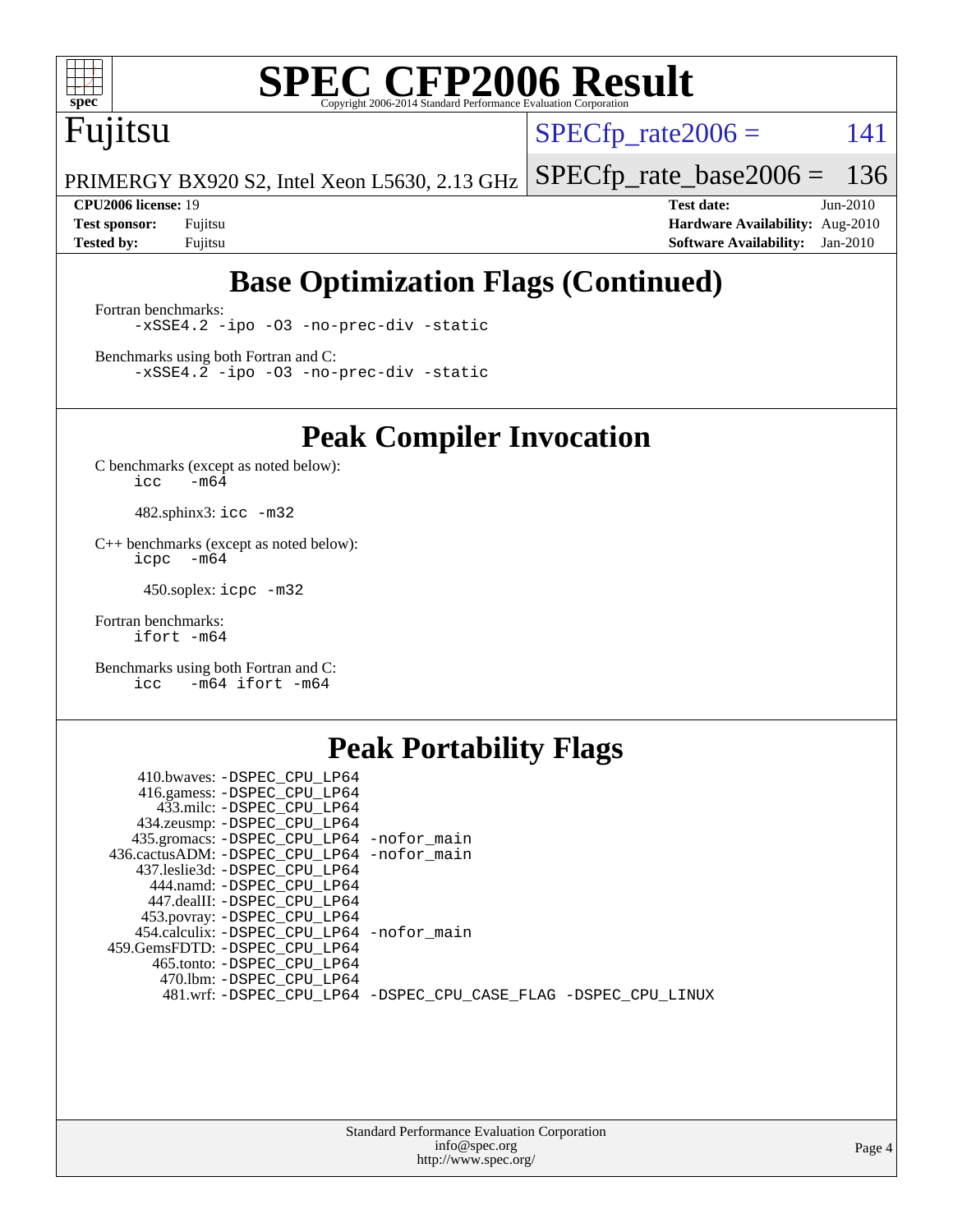

Fujitsu

 $SPECTp\_rate2006 = 141$ 

PRIMERGY BX920 S2, Intel Xeon L5630, 2.13 GHz [SPECfp\\_rate\\_base2006 =](http://www.spec.org/auto/cpu2006/Docs/result-fields.html#SPECfpratebase2006) 136

**[CPU2006 license:](http://www.spec.org/auto/cpu2006/Docs/result-fields.html#CPU2006license)** 19 **[Test date:](http://www.spec.org/auto/cpu2006/Docs/result-fields.html#Testdate)** Jun-2010 **[Test sponsor:](http://www.spec.org/auto/cpu2006/Docs/result-fields.html#Testsponsor)** Fujitsu **[Hardware Availability:](http://www.spec.org/auto/cpu2006/Docs/result-fields.html#HardwareAvailability)** Aug-2010 **[Tested by:](http://www.spec.org/auto/cpu2006/Docs/result-fields.html#Testedby)** Fujitsu **[Software Availability:](http://www.spec.org/auto/cpu2006/Docs/result-fields.html#SoftwareAvailability)** Jan-2010

## **[Peak Optimization Flags](http://www.spec.org/auto/cpu2006/Docs/result-fields.html#PeakOptimizationFlags)**

#### [C benchmarks](http://www.spec.org/auto/cpu2006/Docs/result-fields.html#Cbenchmarks):

 433.milc: [-xSSE4.2](http://www.spec.org/cpu2006/results/res2010q3/cpu2006-20100702-12078.flags.html#user_peakPASS2_CFLAGSPASS2_LDFLAGS433_milc_f-xSSE42_f91528193cf0b216347adb8b939d4107)(pass 2) [-prof-gen](http://www.spec.org/cpu2006/results/res2010q3/cpu2006-20100702-12078.flags.html#user_peakPASS1_CFLAGSPASS1_LDFLAGS433_milc_prof_gen_e43856698f6ca7b7e442dfd80e94a8fc)(pass 1) [-ipo](http://www.spec.org/cpu2006/results/res2010q3/cpu2006-20100702-12078.flags.html#user_peakPASS2_CFLAGSPASS2_LDFLAGS433_milc_f-ipo)(pass 2) [-O3](http://www.spec.org/cpu2006/results/res2010q3/cpu2006-20100702-12078.flags.html#user_peakPASS2_CFLAGSPASS2_LDFLAGS433_milc_f-O3)(pass 2) [-no-prec-div](http://www.spec.org/cpu2006/results/res2010q3/cpu2006-20100702-12078.flags.html#user_peakPASS2_CFLAGSPASS2_LDFLAGS433_milc_f-no-prec-div)(pass 2) [-static](http://www.spec.org/cpu2006/results/res2010q3/cpu2006-20100702-12078.flags.html#user_peakPASS2_CFLAGSPASS2_LDFLAGS433_milc_f-static)(pass 2) [-prof-use](http://www.spec.org/cpu2006/results/res2010q3/cpu2006-20100702-12078.flags.html#user_peakPASS2_CFLAGSPASS2_LDFLAGS433_milc_prof_use_bccf7792157ff70d64e32fe3e1250b55)(pass 2) [-fno-alias](http://www.spec.org/cpu2006/results/res2010q3/cpu2006-20100702-12078.flags.html#user_peakOPTIMIZE433_milc_f-no-alias_694e77f6c5a51e658e82ccff53a9e63a) [-opt-prefetch](http://www.spec.org/cpu2006/results/res2010q3/cpu2006-20100702-12078.flags.html#user_peakOPTIMIZE433_milc_f-opt-prefetch) 470.1bm:  $-xSSE4$ . 2(pass 2)  $-prof-gen(pass 1) -ipo(pass 2) -O3(pass 2)$  $-prof-gen(pass 1) -ipo(pass 2) -O3(pass 2)$  $-prof-gen(pass 1) -ipo(pass 2) -O3(pass 2)$  $-prof-gen(pass 1) -ipo(pass 2) -O3(pass 2)$  $-prof-gen(pass 1) -ipo(pass 2) -O3(pass 2)$  $-prof-gen(pass 1) -ipo(pass 2) -O3(pass 2)$ [-no-prec-div](http://www.spec.org/cpu2006/results/res2010q3/cpu2006-20100702-12078.flags.html#user_peakPASS2_CFLAGSPASS2_LDFLAGS470_lbm_f-no-prec-div)(pass 2) [-static](http://www.spec.org/cpu2006/results/res2010q3/cpu2006-20100702-12078.flags.html#user_peakPASS2_CFLAGSPASS2_LDFLAGS470_lbm_f-static)(pass 2) [-prof-use](http://www.spec.org/cpu2006/results/res2010q3/cpu2006-20100702-12078.flags.html#user_peakPASS2_CFLAGSPASS2_LDFLAGS470_lbm_prof_use_bccf7792157ff70d64e32fe3e1250b55)(pass 2) [-opt-malloc-options=3](http://www.spec.org/cpu2006/results/res2010q3/cpu2006-20100702-12078.flags.html#user_peakOPTIMIZE470_lbm_f-opt-malloc-options_13ab9b803cf986b4ee62f0a5998c2238) [-ansi-alias](http://www.spec.org/cpu2006/results/res2010q3/cpu2006-20100702-12078.flags.html#user_peakOPTIMIZE470_lbm_f-ansi-alias) [-auto-ilp32](http://www.spec.org/cpu2006/results/res2010q3/cpu2006-20100702-12078.flags.html#user_peakCOPTIMIZE470_lbm_f-auto-ilp32) 482.sphinx3: [-xSSE4.2](http://www.spec.org/cpu2006/results/res2010q3/cpu2006-20100702-12078.flags.html#user_peakOPTIMIZE482_sphinx3_f-xSSE42_f91528193cf0b216347adb8b939d4107) [-ipo](http://www.spec.org/cpu2006/results/res2010q3/cpu2006-20100702-12078.flags.html#user_peakOPTIMIZE482_sphinx3_f-ipo) [-O3](http://www.spec.org/cpu2006/results/res2010q3/cpu2006-20100702-12078.flags.html#user_peakOPTIMIZE482_sphinx3_f-O3) [-no-prec-div](http://www.spec.org/cpu2006/results/res2010q3/cpu2006-20100702-12078.flags.html#user_peakOPTIMIZE482_sphinx3_f-no-prec-div) [-static](http://www.spec.org/cpu2006/results/res2010q3/cpu2006-20100702-12078.flags.html#user_peakOPTIMIZE482_sphinx3_f-static) [-unroll2](http://www.spec.org/cpu2006/results/res2010q3/cpu2006-20100702-12078.flags.html#user_peakCOPTIMIZE482_sphinx3_f-unroll_784dae83bebfb236979b41d2422d7ec2) [C++ benchmarks:](http://www.spec.org/auto/cpu2006/Docs/result-fields.html#CXXbenchmarks) 444.namd: [-xSSE4.2](http://www.spec.org/cpu2006/results/res2010q3/cpu2006-20100702-12078.flags.html#user_peakPASS2_CXXFLAGSPASS2_LDFLAGS444_namd_f-xSSE42_f91528193cf0b216347adb8b939d4107)(pass 2) [-prof-gen](http://www.spec.org/cpu2006/results/res2010q3/cpu2006-20100702-12078.flags.html#user_peakPASS1_CXXFLAGSPASS1_LDFLAGS444_namd_prof_gen_e43856698f6ca7b7e442dfd80e94a8fc)(pass 1) [-ipo](http://www.spec.org/cpu2006/results/res2010q3/cpu2006-20100702-12078.flags.html#user_peakPASS2_CXXFLAGSPASS2_LDFLAGS444_namd_f-ipo)(pass 2) [-O3](http://www.spec.org/cpu2006/results/res2010q3/cpu2006-20100702-12078.flags.html#user_peakPASS2_CXXFLAGSPASS2_LDFLAGS444_namd_f-O3)(pass 2) [-no-prec-div](http://www.spec.org/cpu2006/results/res2010q3/cpu2006-20100702-12078.flags.html#user_peakPASS2_CXXFLAGSPASS2_LDFLAGS444_namd_f-no-prec-div)(pass 2) [-static](http://www.spec.org/cpu2006/results/res2010q3/cpu2006-20100702-12078.flags.html#user_peakPASS2_CXXFLAGSPASS2_LDFLAGS444_namd_f-static)(pass 2) [-prof-use](http://www.spec.org/cpu2006/results/res2010q3/cpu2006-20100702-12078.flags.html#user_peakPASS2_CXXFLAGSPASS2_LDFLAGS444_namd_prof_use_bccf7792157ff70d64e32fe3e1250b55)(pass 2) [-fno-alias](http://www.spec.org/cpu2006/results/res2010q3/cpu2006-20100702-12078.flags.html#user_peakCXXOPTIMIZE444_namd_f-no-alias_694e77f6c5a51e658e82ccff53a9e63a) [-auto-ilp32](http://www.spec.org/cpu2006/results/res2010q3/cpu2006-20100702-12078.flags.html#user_peakCXXOPTIMIZE444_namd_f-auto-ilp32) 447.dealII: basepeak = yes 450.soplex: [-xSSE4.2](http://www.spec.org/cpu2006/results/res2010q3/cpu2006-20100702-12078.flags.html#user_peakPASS2_CXXFLAGSPASS2_LDFLAGS450_soplex_f-xSSE42_f91528193cf0b216347adb8b939d4107)(pass 2) [-prof-gen](http://www.spec.org/cpu2006/results/res2010q3/cpu2006-20100702-12078.flags.html#user_peakPASS1_CXXFLAGSPASS1_LDFLAGS450_soplex_prof_gen_e43856698f6ca7b7e442dfd80e94a8fc)(pass 1) [-ipo](http://www.spec.org/cpu2006/results/res2010q3/cpu2006-20100702-12078.flags.html#user_peakPASS2_CXXFLAGSPASS2_LDFLAGS450_soplex_f-ipo)(pass 2) [-O3](http://www.spec.org/cpu2006/results/res2010q3/cpu2006-20100702-12078.flags.html#user_peakPASS2_CXXFLAGSPASS2_LDFLAGS450_soplex_f-O3)(pass 2) [-no-prec-div](http://www.spec.org/cpu2006/results/res2010q3/cpu2006-20100702-12078.flags.html#user_peakPASS2_CXXFLAGSPASS2_LDFLAGS450_soplex_f-no-prec-div)(pass 2) [-static](http://www.spec.org/cpu2006/results/res2010q3/cpu2006-20100702-12078.flags.html#user_peakPASS2_CXXFLAGSPASS2_LDFLAGS450_soplex_f-static)(pass 2) [-prof-use](http://www.spec.org/cpu2006/results/res2010q3/cpu2006-20100702-12078.flags.html#user_peakPASS2_CXXFLAGSPASS2_LDFLAGS450_soplex_prof_use_bccf7792157ff70d64e32fe3e1250b55)(pass 2) [-opt-malloc-options=3](http://www.spec.org/cpu2006/results/res2010q3/cpu2006-20100702-12078.flags.html#user_peakOPTIMIZE450_soplex_f-opt-malloc-options_13ab9b803cf986b4ee62f0a5998c2238) 453.povray: [-xSSE4.2](http://www.spec.org/cpu2006/results/res2010q3/cpu2006-20100702-12078.flags.html#user_peakPASS2_CXXFLAGSPASS2_LDFLAGS453_povray_f-xSSE42_f91528193cf0b216347adb8b939d4107)(pass 2) [-prof-gen](http://www.spec.org/cpu2006/results/res2010q3/cpu2006-20100702-12078.flags.html#user_peakPASS1_CXXFLAGSPASS1_LDFLAGS453_povray_prof_gen_e43856698f6ca7b7e442dfd80e94a8fc)(pass 1) [-ipo](http://www.spec.org/cpu2006/results/res2010q3/cpu2006-20100702-12078.flags.html#user_peakPASS2_CXXFLAGSPASS2_LDFLAGS453_povray_f-ipo)(pass 2) [-O3](http://www.spec.org/cpu2006/results/res2010q3/cpu2006-20100702-12078.flags.html#user_peakPASS2_CXXFLAGSPASS2_LDFLAGS453_povray_f-O3)(pass 2) [-no-prec-div](http://www.spec.org/cpu2006/results/res2010q3/cpu2006-20100702-12078.flags.html#user_peakPASS2_CXXFLAGSPASS2_LDFLAGS453_povray_f-no-prec-div)(pass 2) [-static](http://www.spec.org/cpu2006/results/res2010q3/cpu2006-20100702-12078.flags.html#user_peakPASS2_CXXFLAGSPASS2_LDFLAGS453_povray_f-static)(pass 2) [-prof-use](http://www.spec.org/cpu2006/results/res2010q3/cpu2006-20100702-12078.flags.html#user_peakPASS2_CXXFLAGSPASS2_LDFLAGS453_povray_prof_use_bccf7792157ff70d64e32fe3e1250b55)(pass 2) [-unroll4](http://www.spec.org/cpu2006/results/res2010q3/cpu2006-20100702-12078.flags.html#user_peakCXXOPTIMIZE453_povray_f-unroll_4e5e4ed65b7fd20bdcd365bec371b81f) [-ansi-alias](http://www.spec.org/cpu2006/results/res2010q3/cpu2006-20100702-12078.flags.html#user_peakCXXOPTIMIZE453_povray_f-ansi-alias) [Fortran benchmarks](http://www.spec.org/auto/cpu2006/Docs/result-fields.html#Fortranbenchmarks): 410.bwaves: [-xSSE4.2](http://www.spec.org/cpu2006/results/res2010q3/cpu2006-20100702-12078.flags.html#user_peakOPTIMIZE410_bwaves_f-xSSE42_f91528193cf0b216347adb8b939d4107) [-ipo](http://www.spec.org/cpu2006/results/res2010q3/cpu2006-20100702-12078.flags.html#user_peakOPTIMIZE410_bwaves_f-ipo) [-O3](http://www.spec.org/cpu2006/results/res2010q3/cpu2006-20100702-12078.flags.html#user_peakOPTIMIZE410_bwaves_f-O3) [-no-prec-div](http://www.spec.org/cpu2006/results/res2010q3/cpu2006-20100702-12078.flags.html#user_peakOPTIMIZE410_bwaves_f-no-prec-div) [-static](http://www.spec.org/cpu2006/results/res2010q3/cpu2006-20100702-12078.flags.html#user_peakOPTIMIZE410_bwaves_f-static) [-opt-prefetch](http://www.spec.org/cpu2006/results/res2010q3/cpu2006-20100702-12078.flags.html#user_peakOPTIMIZE410_bwaves_f-opt-prefetch)  $416$ .gamess:  $-xSSE4$ .  $2(pass 2)$  -prof-qen(pass 1) [-ipo](http://www.spec.org/cpu2006/results/res2010q3/cpu2006-20100702-12078.flags.html#user_peakPASS2_FFLAGSPASS2_LDFLAGS416_gamess_f-ipo)(pass 2) -03(pass 2) [-no-prec-div](http://www.spec.org/cpu2006/results/res2010q3/cpu2006-20100702-12078.flags.html#user_peakPASS2_FFLAGSPASS2_LDFLAGS416_gamess_f-no-prec-div)(pass 2) [-static](http://www.spec.org/cpu2006/results/res2010q3/cpu2006-20100702-12078.flags.html#user_peakPASS2_FFLAGSPASS2_LDFLAGS416_gamess_f-static)(pass 2) [-prof-use](http://www.spec.org/cpu2006/results/res2010q3/cpu2006-20100702-12078.flags.html#user_peakPASS2_FFLAGSPASS2_LDFLAGS416_gamess_prof_use_bccf7792157ff70d64e32fe3e1250b55)(pass 2) [-unroll2](http://www.spec.org/cpu2006/results/res2010q3/cpu2006-20100702-12078.flags.html#user_peakOPTIMIZE416_gamess_f-unroll_784dae83bebfb236979b41d2422d7ec2) [-Ob0](http://www.spec.org/cpu2006/results/res2010q3/cpu2006-20100702-12078.flags.html#user_peakOPTIMIZE416_gamess_f-Ob_n_fbe6f6428adb7d4b74b1e99bb2444c2d) [-ansi-alias](http://www.spec.org/cpu2006/results/res2010q3/cpu2006-20100702-12078.flags.html#user_peakOPTIMIZE416_gamess_f-ansi-alias) [-scalar-rep-](http://www.spec.org/cpu2006/results/res2010q3/cpu2006-20100702-12078.flags.html#user_peakOPTIMIZE416_gamess_f-disablescalarrep_abbcad04450fb118e4809c81d83c8a1d) 434.zeusmp: basepeak = yes 437.leslie3d: [-xSSE4.2](http://www.spec.org/cpu2006/results/res2010q3/cpu2006-20100702-12078.flags.html#user_peakOPTIMIZE437_leslie3d_f-xSSE42_f91528193cf0b216347adb8b939d4107) [-ipo](http://www.spec.org/cpu2006/results/res2010q3/cpu2006-20100702-12078.flags.html#user_peakOPTIMIZE437_leslie3d_f-ipo) [-O3](http://www.spec.org/cpu2006/results/res2010q3/cpu2006-20100702-12078.flags.html#user_peakOPTIMIZE437_leslie3d_f-O3) [-no-prec-div](http://www.spec.org/cpu2006/results/res2010q3/cpu2006-20100702-12078.flags.html#user_peakOPTIMIZE437_leslie3d_f-no-prec-div) [-static](http://www.spec.org/cpu2006/results/res2010q3/cpu2006-20100702-12078.flags.html#user_peakOPTIMIZE437_leslie3d_f-static) 459.GemsFDTD: [-xSSE4.2](http://www.spec.org/cpu2006/results/res2010q3/cpu2006-20100702-12078.flags.html#user_peakPASS2_FFLAGSPASS2_LDFLAGS459_GemsFDTD_f-xSSE42_f91528193cf0b216347adb8b939d4107)(pass 2) [-prof-gen](http://www.spec.org/cpu2006/results/res2010q3/cpu2006-20100702-12078.flags.html#user_peakPASS1_FFLAGSPASS1_LDFLAGS459_GemsFDTD_prof_gen_e43856698f6ca7b7e442dfd80e94a8fc)(pass 1) [-ipo](http://www.spec.org/cpu2006/results/res2010q3/cpu2006-20100702-12078.flags.html#user_peakPASS2_FFLAGSPASS2_LDFLAGS459_GemsFDTD_f-ipo)(pass 2) [-O3](http://www.spec.org/cpu2006/results/res2010q3/cpu2006-20100702-12078.flags.html#user_peakPASS2_FFLAGSPASS2_LDFLAGS459_GemsFDTD_f-O3)(pass 2) [-no-prec-div](http://www.spec.org/cpu2006/results/res2010q3/cpu2006-20100702-12078.flags.html#user_peakPASS2_FFLAGSPASS2_LDFLAGS459_GemsFDTD_f-no-prec-div)(pass 2) [-static](http://www.spec.org/cpu2006/results/res2010q3/cpu2006-20100702-12078.flags.html#user_peakPASS2_FFLAGSPASS2_LDFLAGS459_GemsFDTD_f-static)(pass 2) [-prof-use](http://www.spec.org/cpu2006/results/res2010q3/cpu2006-20100702-12078.flags.html#user_peakPASS2_FFLAGSPASS2_LDFLAGS459_GemsFDTD_prof_use_bccf7792157ff70d64e32fe3e1250b55)(pass 2) [-unroll2](http://www.spec.org/cpu2006/results/res2010q3/cpu2006-20100702-12078.flags.html#user_peakOPTIMIZE459_GemsFDTD_f-unroll_784dae83bebfb236979b41d2422d7ec2) [-Ob0](http://www.spec.org/cpu2006/results/res2010q3/cpu2006-20100702-12078.flags.html#user_peakOPTIMIZE459_GemsFDTD_f-Ob_n_fbe6f6428adb7d4b74b1e99bb2444c2d) 465.tonto: [-xSSE4.2](http://www.spec.org/cpu2006/results/res2010q3/cpu2006-20100702-12078.flags.html#user_peakPASS2_FFLAGSPASS2_LDFLAGS465_tonto_f-xSSE42_f91528193cf0b216347adb8b939d4107)(pass 2) [-prof-gen](http://www.spec.org/cpu2006/results/res2010q3/cpu2006-20100702-12078.flags.html#user_peakPASS1_FFLAGSPASS1_LDFLAGS465_tonto_prof_gen_e43856698f6ca7b7e442dfd80e94a8fc)(pass 1) [-ipo](http://www.spec.org/cpu2006/results/res2010q3/cpu2006-20100702-12078.flags.html#user_peakPASS2_FFLAGSPASS2_LDFLAGS465_tonto_f-ipo)(pass 2) [-O3](http://www.spec.org/cpu2006/results/res2010q3/cpu2006-20100702-12078.flags.html#user_peakPASS2_FFLAGSPASS2_LDFLAGS465_tonto_f-O3)(pass 2) [-no-prec-div](http://www.spec.org/cpu2006/results/res2010q3/cpu2006-20100702-12078.flags.html#user_peakPASS2_FFLAGSPASS2_LDFLAGS465_tonto_f-no-prec-div)(pass 2) [-static](http://www.spec.org/cpu2006/results/res2010q3/cpu2006-20100702-12078.flags.html#user_peakPASS2_FFLAGSPASS2_LDFLAGS465_tonto_f-static)(pass 2) [-prof-use](http://www.spec.org/cpu2006/results/res2010q3/cpu2006-20100702-12078.flags.html#user_peakPASS2_FFLAGSPASS2_LDFLAGS465_tonto_prof_use_bccf7792157ff70d64e32fe3e1250b55)(pass 2) [-unroll4](http://www.spec.org/cpu2006/results/res2010q3/cpu2006-20100702-12078.flags.html#user_peakOPTIMIZE465_tonto_f-unroll_4e5e4ed65b7fd20bdcd365bec371b81f) [-auto](http://www.spec.org/cpu2006/results/res2010q3/cpu2006-20100702-12078.flags.html#user_peakOPTIMIZE465_tonto_f-auto) [-inline-calloc](http://www.spec.org/cpu2006/results/res2010q3/cpu2006-20100702-12078.flags.html#user_peakOPTIMIZE465_tonto_f-inline-calloc) [-opt-malloc-options=3](http://www.spec.org/cpu2006/results/res2010q3/cpu2006-20100702-12078.flags.html#user_peakOPTIMIZE465_tonto_f-opt-malloc-options_13ab9b803cf986b4ee62f0a5998c2238) [Benchmarks using both Fortran and C](http://www.spec.org/auto/cpu2006/Docs/result-fields.html#BenchmarksusingbothFortranandC): Continued on next page